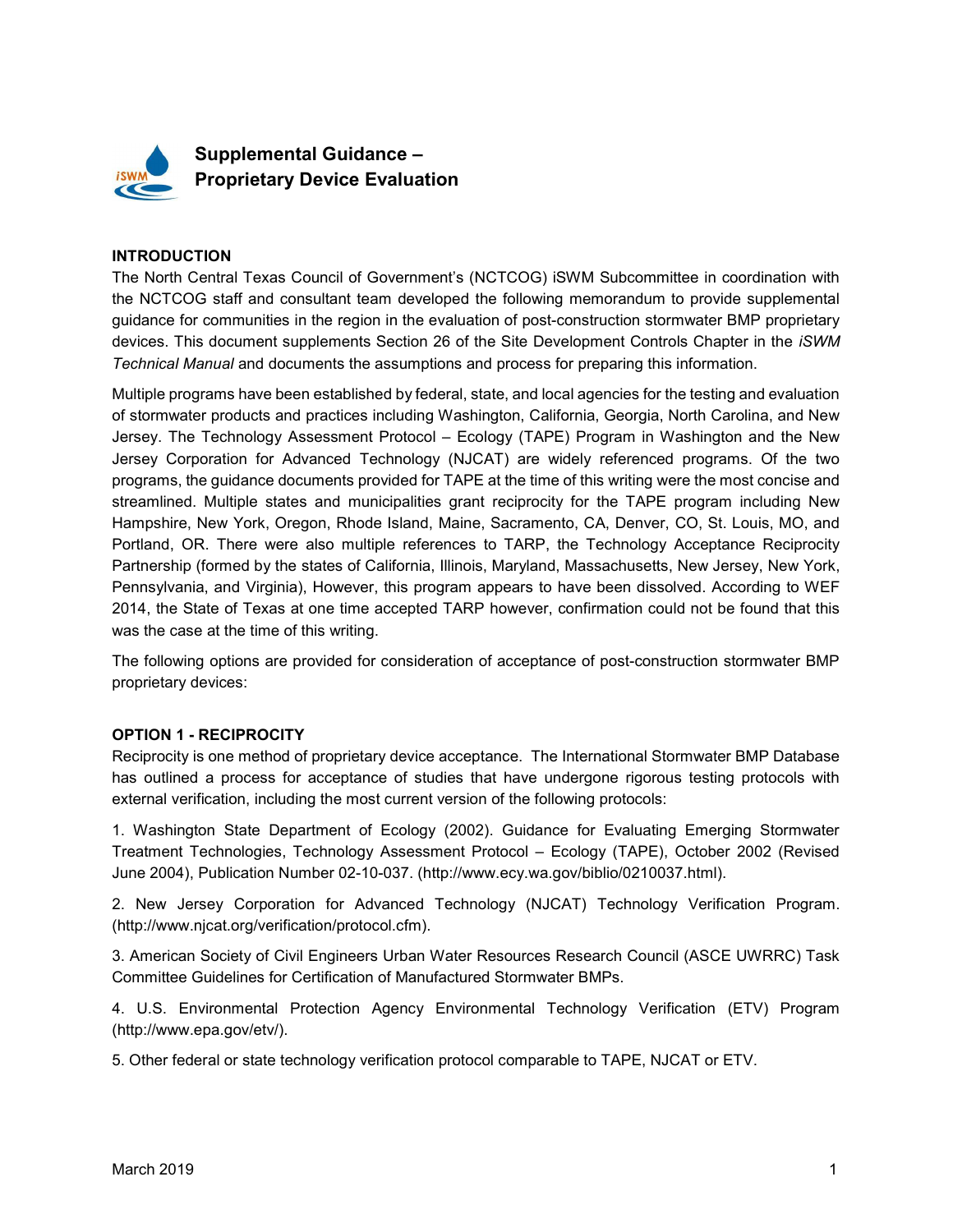

# Supplemental Guidance – Proprietary Device Evaluation

6. Third-party peer review that has resulted in acceptance of a study for publication in a professional journal, provided that underlying data and study documentation meeting BMP Database reporting protocols are included with the study submission. (Note: magazine articles, conference proceedings and trade publications are not included)

#### OPTION 2 - INDEPENDENT REVIEW AND APPROVAL

Based on evaluation of the available programs, the proposed guidance here most closely follows TAPE with revisions to customize the guidance for the *iSWM Technical Manual*. The steps and procedures follow the guidance provided by TAPE with a few exceptions. Most notably the guidance standards proposed here:

- 1. Allow for immediate acceptance on a conditional status if the proprietary device has been approved for use by a federal or state technology verification protocol comparable to TAPE, NJCAT, or the EPA Environmental Technology Verification (ETV). Given the number of rigorous testing programs already established, approval by an existing technology verification program would suffice to indicate that the device functions as the vendor reports. It is recommended to have the vendor applicant submit all of the data that was submitted for acceptance in the verification program and that the data be reviewed by the local government and an established panel of experts.
- 2. Allow for a reduced number of field samples (i.e. 8 rather than 15) to be collected in order to be granted general status if the proprietary device has been is approved for use by a federal or state technology verification protocol comparable to TAPE, NJCAT, or ETV. Approval by an existing technology verification program would suffice to indicate that the device functions as the vendor reports and a minimum number of samples would be required to verify that the proprietary devices are appropriate, and function as reported, in North Central Texas. It is recommended that the vendor submit all of the data that was submitted for acceptance in the verification program and that the data be reviewed by the local government and/or an established panel of experts.

The Proprietary Device Performance Goals presented in Table 2 were adapted from the TAPE performance goals and updated based on data in the International BMP Database (Geosyntec Consultants and Wright Water Engineering 2012, Wright Water Engineering and Geosyntec Consultants 2016). Note that while it is understood that the iSWM Technical Manual establishes total suspended solids as the representative stormwater pollutant for measuring treatment effectiveness, additional performance goals are included here. Local communities may have other priority pollutants or water quality issues which should be considered during the device approval process.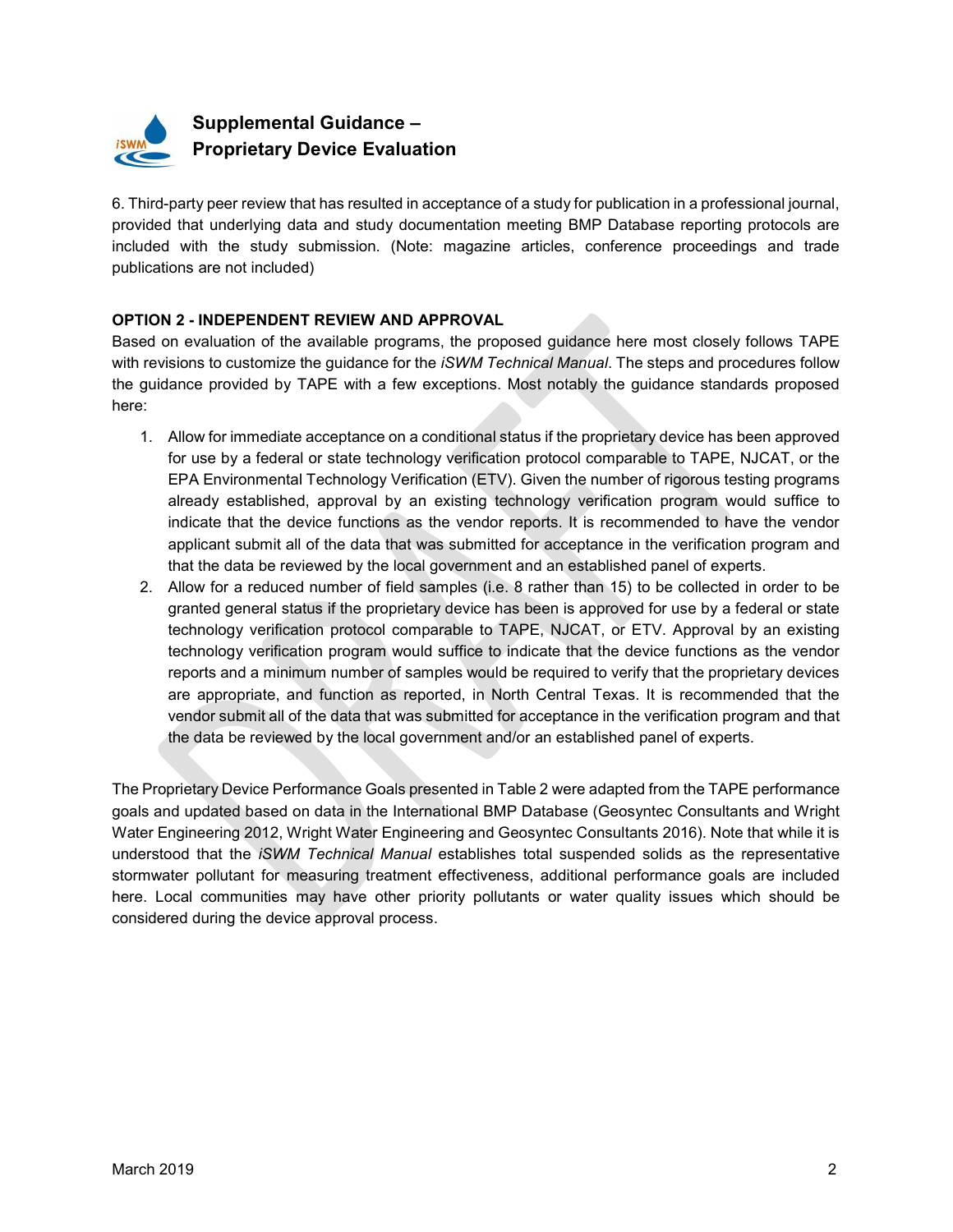

## Supplemental Guidance – Proprietary Device Evaluation

#### **REFERENCES**

- Geosyntec Consultants and Wright Water Engineering. 2012. International Storm Water BMP Database: Manufactured Devices Performance Summary. International Storm Water BMP Database. http://www.bmpdatabase.org/.
- Washington State Department of Ecology, 2018. Technology Assessment Protocol Ecology Process Overview. September 2018. Revision of Publication Number 11-10-010. Publication Number 18-10- 039. Washington State Department of Ecology, Water Quality Program, Olympia, WA. 21 pp. https://fortress.wa.gov/ecy/publications/documents/1110010.pdf (accessed January 23, 2019).
- Water Environment Federation. 2014. Investigation into the Feasibility of a National Testing and Evaluation Program for Stormwater Products and Practices. www.wef.org/STEPP.
- Wright Water Engineering and Geosyntec Consultants. 2017. International Storm Water BMP Database: 2016 Summary Statistics. International Storm Water BMP Database. http://www.bmpdatabase.org/.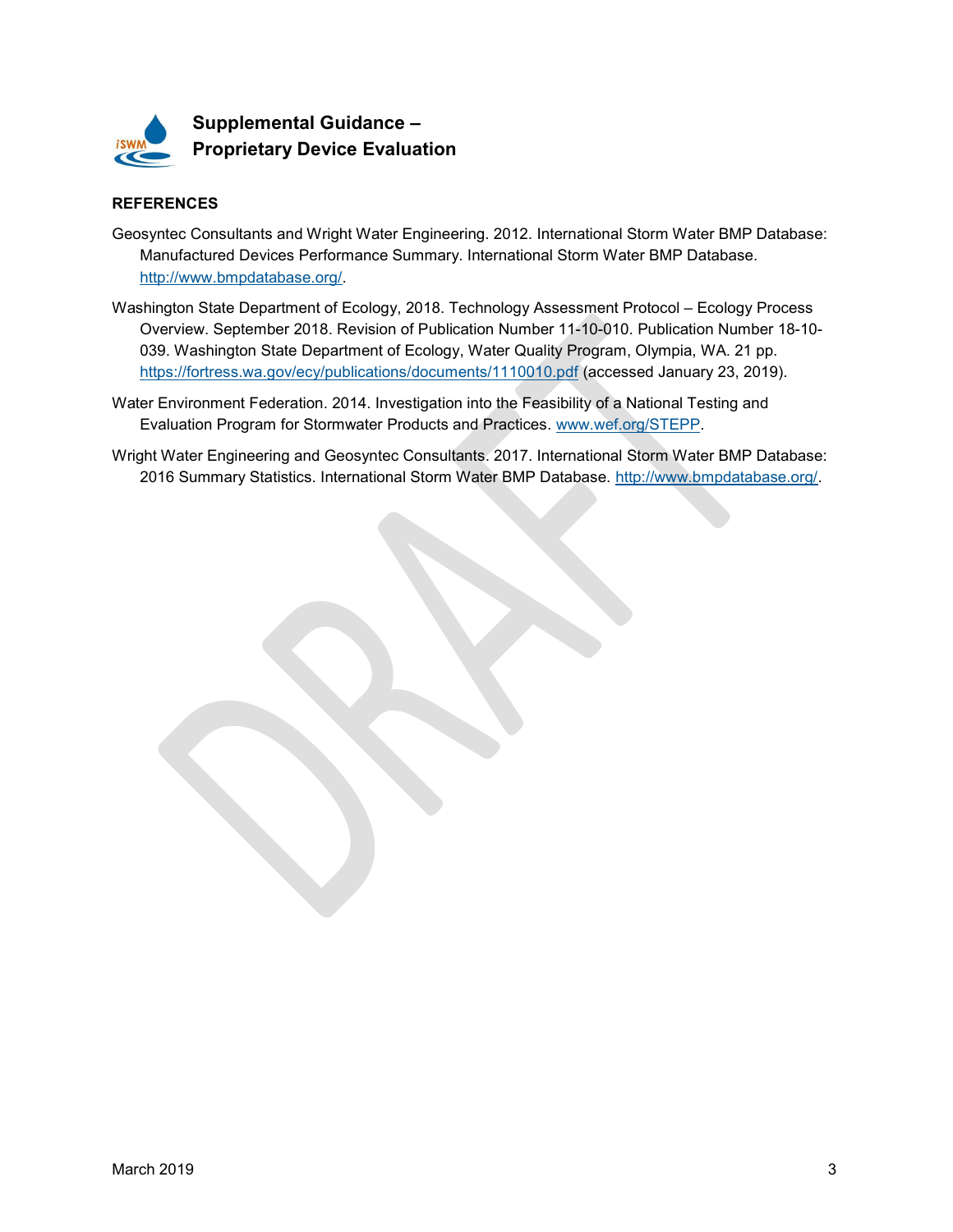

ATTACHMENT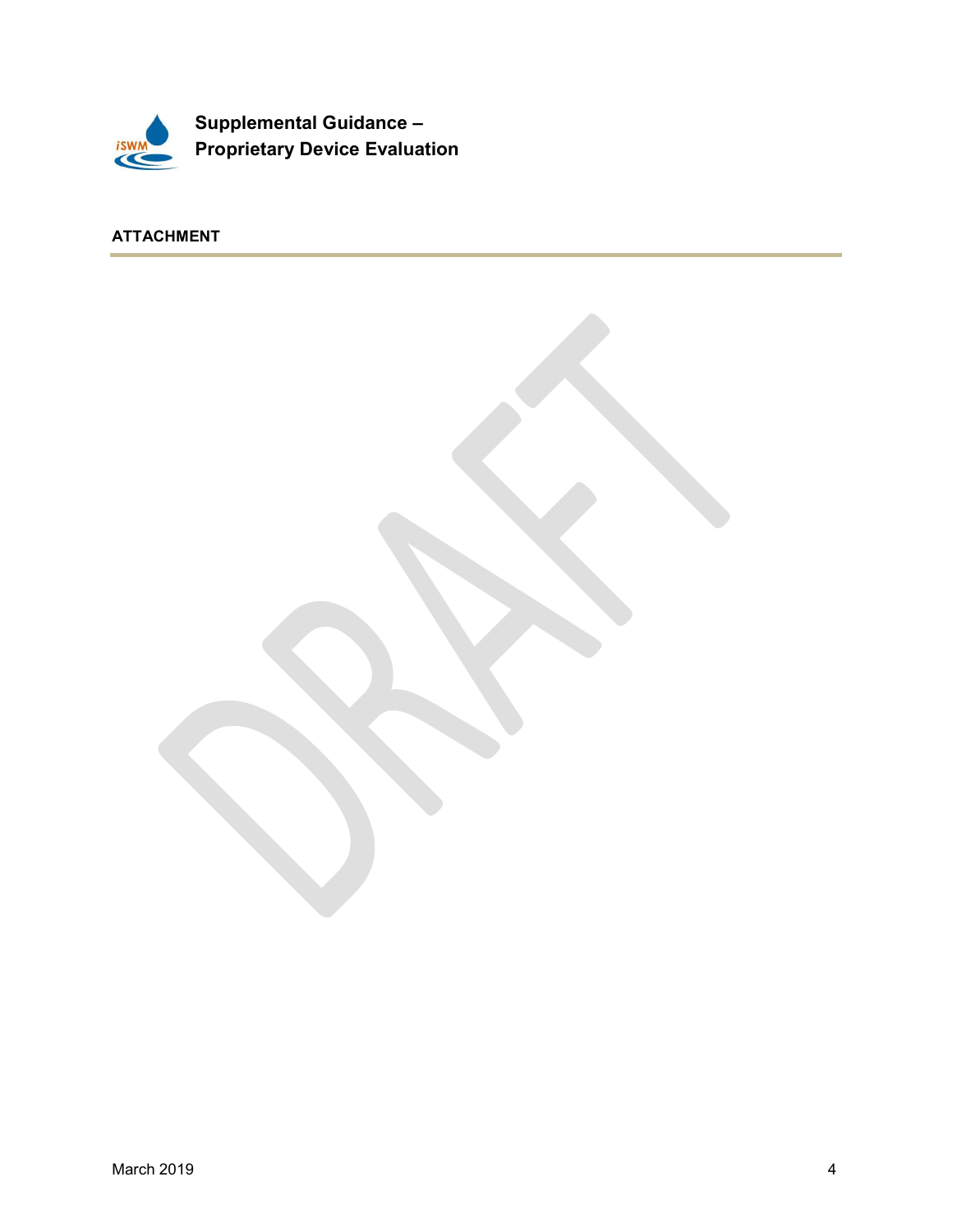

### Supplemental Guidance – Proprietary Device Evaluation

#### GENERAL DESCRIPTION

There are many types of commercially-available proprietary stormwater structural controls available for both water quality treatment and quantity control. These systems include:

- Hydrodynamic systems such as gravity and vortex separators
- Filtration systems
- Catch basin media inserts
- Chemical treatment systems
- Package treatment plants
- Prefabricated detention structures

Many proprietary systems are useful on small sites and space-limited areas where there is not enough land or room for other structural control alternatives. Proprietary systems can often be used in pretreatment applications in a treatment train. However, proprietary systems are often more costly than other alternatives and may have high maintenance requirements. Perhaps the largest difficulty in using a proprietary system is the lack of adequate independent performance data, particularly for use in North Central Texas conditions. Below are general guidelines that should be followed before considering the use of a proprietary commercial system.

#### GUIDELINES FOR USING PROPRIETARY SYSTEMS

In order for use as a limited application control, it is suggested that a proprietary system have a demonstrated capability of meeting the stormwater management goals for which it is being intended. Demonstrating the capability requires a three-step process including 1) completion of an application registering the proprietary device which provides laboratory data or data verified by an approved regulatory program, 2) field testing in North Texas or approved region, 3) verification of the data by a third party and final approval for regional use. This approval process is intended to provide:

- Independent third-party scientific verification of the ability of the proprietary system to meet water quality treatment objectives and/or to provide water quantity control (streambank or flood control);
- Proven record of longevity in the field;
- Proven ability to function in North Central Texas conditions (e.g., climate, rainfall patterns, soil types, etc.); and,
- Documented procedures for required maintenance including collection and removal of pollutants or debris.

For a proprietary system to meet the field testing requirements in step 2 for water quality goals, the following monitoring criteria is recommended for supporting studies:

- A minimum of fifteen storm events should be sampled unless a device has been approved for use by a federal or state technology verification protocol comparable to TAPE, NJCAT or ETV. An approved device should sample a minimum of eight storm events.
- The study should be independent or independently verified (i.e., may not be conducted by the vendor or designer without third-party verification).
- The study should be conducted in the field, as opposed to laboratory testing, for general approval status.
- Field monitoring should be conducted using standard protocols which require proportional sampling both upstream and downstream of the device.
- Concentrations reported in the study should be flow-weighted.
- The propriety system or device should have been in place for at least one year at the time of monitoring.

Although local data is preferred, data from other regions can be accepted as long as the design accounts for the local conditions. A poor performance record or high failure rate is valid justification for not allowing the use of a proprietary system or device. The approval process follows the steps and criteria outlined in Figure 1.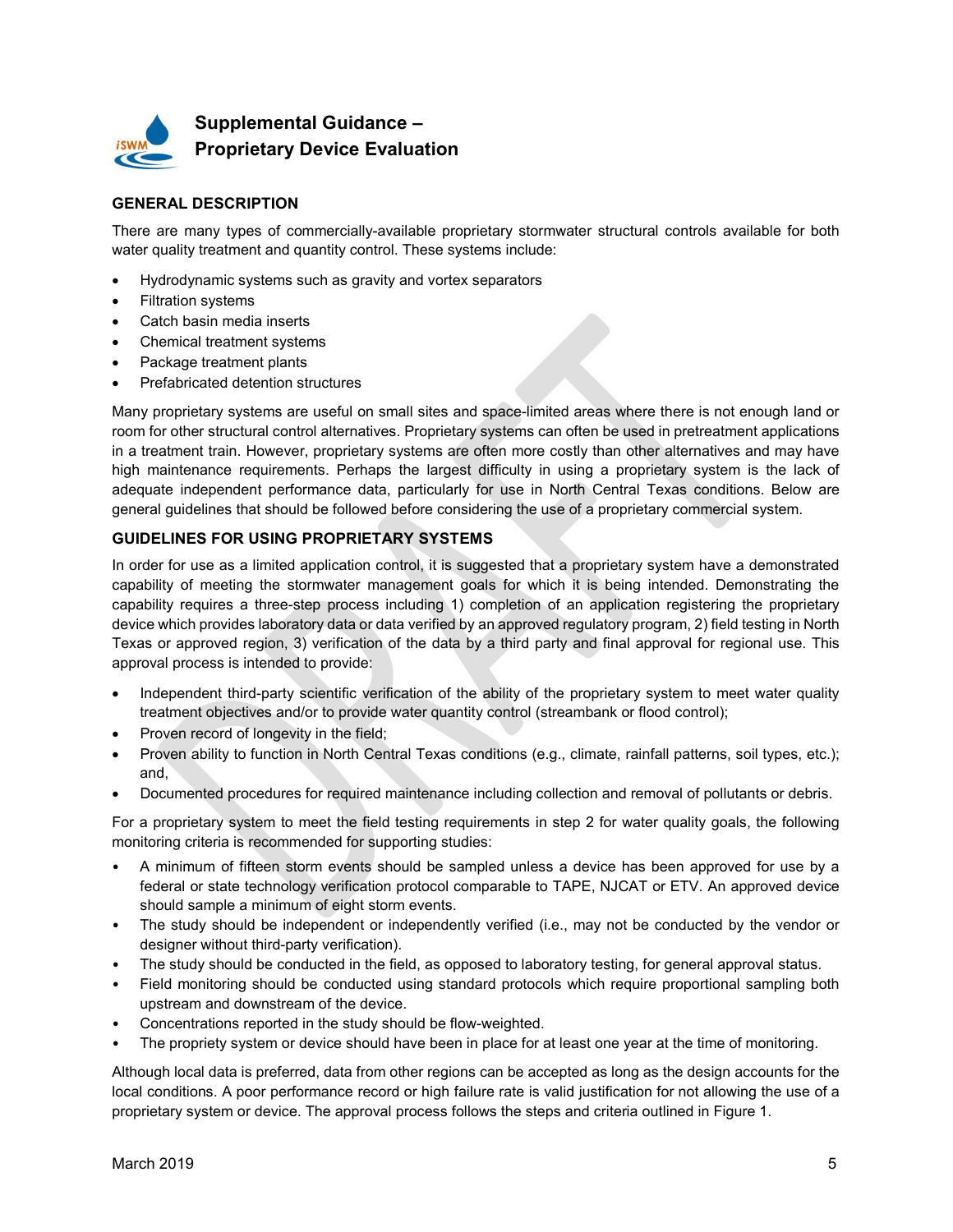#### Figure 1. Proprietary Device Approval Process

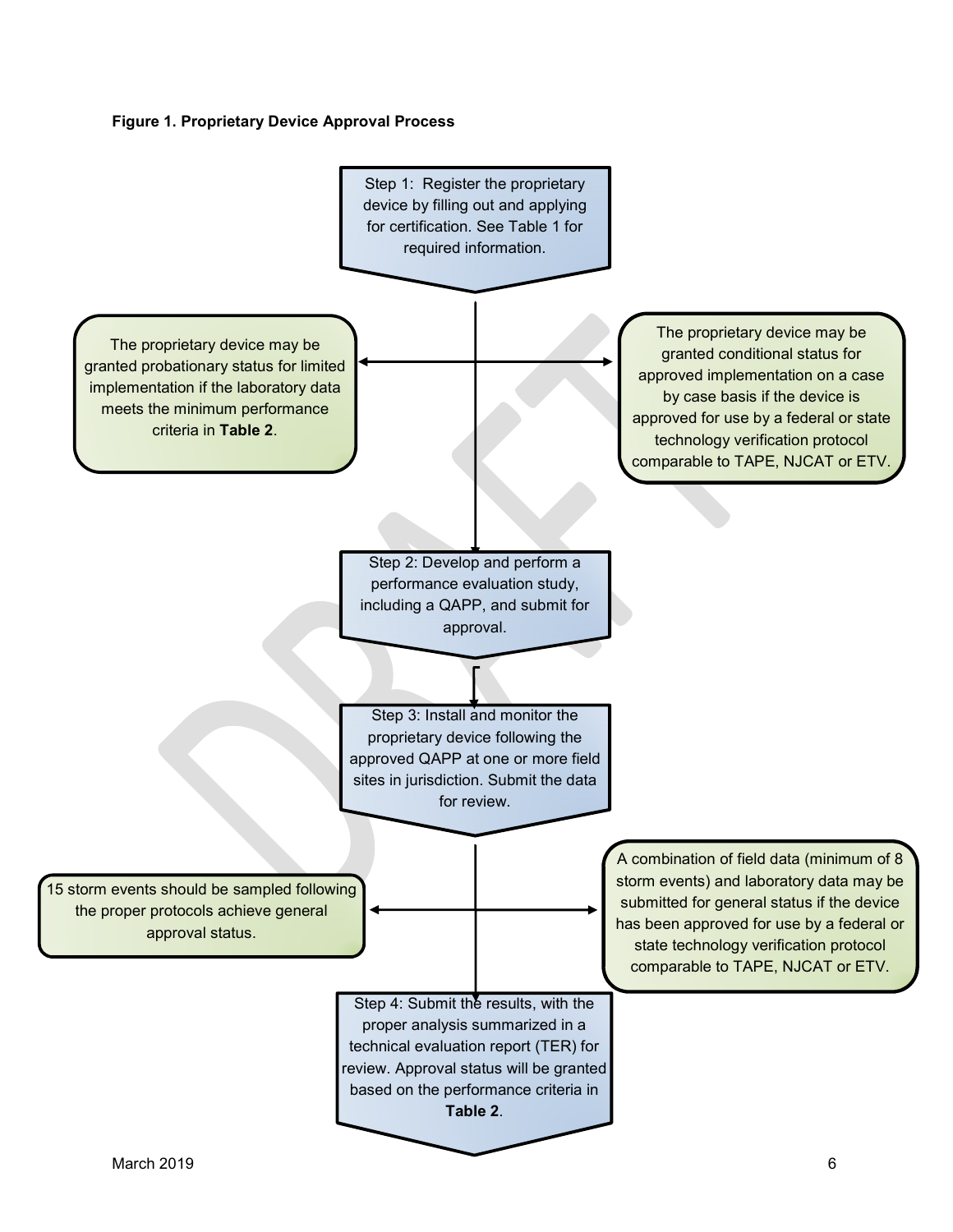#### Table 1. Information to Include in the City Application

Description of physical, chemical, and/or biological treatment functions.

Design drawings/photographs.

Description of construction materials.

Equipment dimensions.

Design flow rate (gallons per minute [gpm], cubic feet per second [cfs], inches per hour [in/hr]).

Explanation of site installation requirements (e.g., necessary soil characteristics, hydraulic grade requirements, depth to groundwater limitations, utility requirements).

Description of any pretreatment requirements or recommendations.

Description of any components of the treatment system that may contain copper, zinc, or phosphorus or any other constituent of concern that might contribute to increased pollutant concentrations in the effluent.

Description of any components (i.e., concrete) that may result in pH fluctuations in the effluent.

Detailed description of the sizing methodology.

Expected treatment capabilities.

Maintenance procedures.

Description of bypass process.

Comparison of size of laboratory unit to typical field units (if laboratory testing data is submitted).

Raw water quality data.

Summary of water quality data and removal calculations.

Statistical analysis.

Flow rate(s) used for laboratory testing.

Influent and effluent flow data.

Storm event information.

Any other information or data that will help determine if your treatment technology can meet or does meet established performance goals.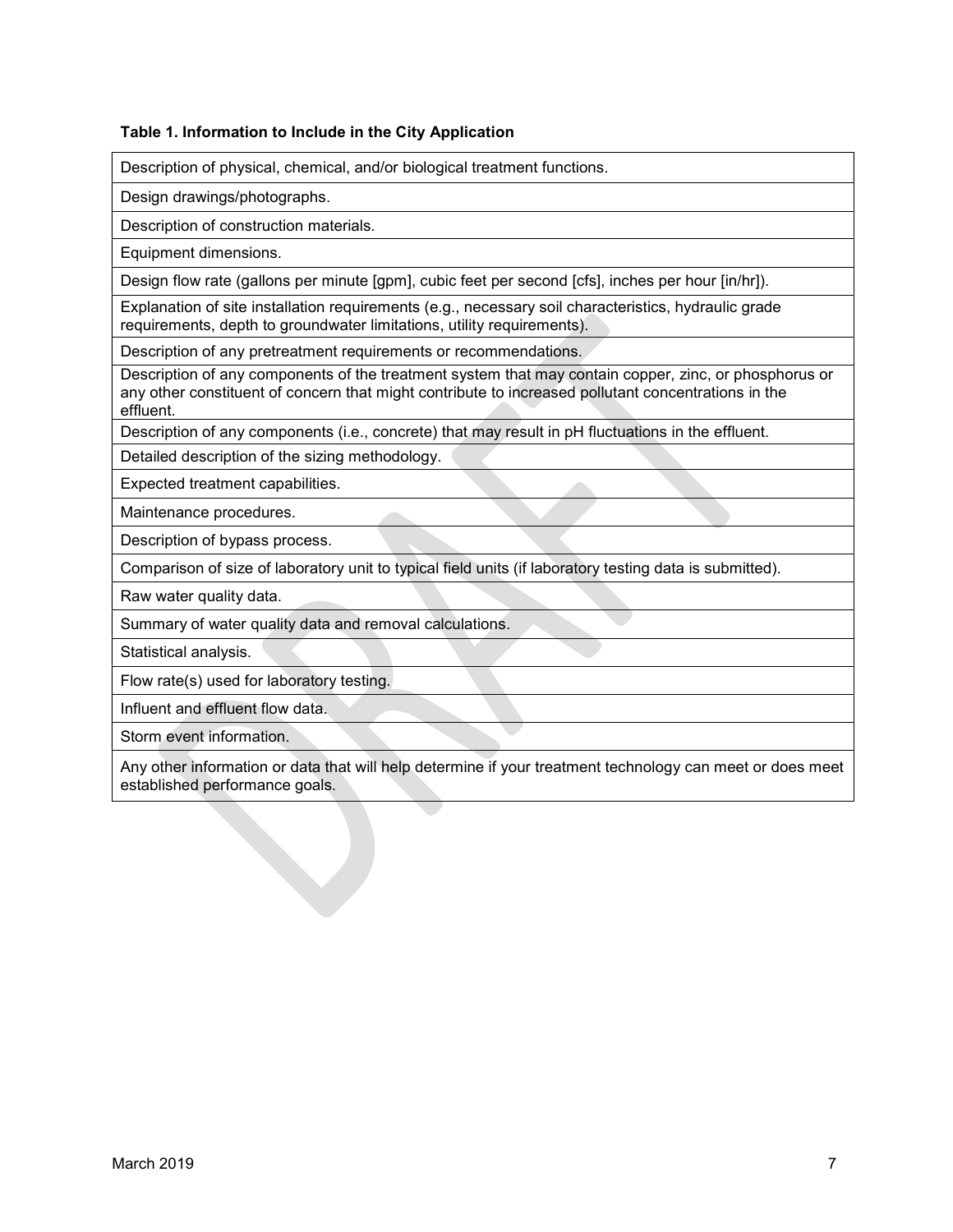| <b>Performance Goal</b>                                      | <b>Influent Range</b>                          | <b>Effluent Goal</b>                                                                                                                            |  |  |  |
|--------------------------------------------------------------|------------------------------------------------|-------------------------------------------------------------------------------------------------------------------------------------------------|--|--|--|
| <b>Basic Treatment</b>                                       | 10-75 mg/L TSS                                 | $<$ 20 mg/L TSS                                                                                                                                 |  |  |  |
|                                                              | 100-200 mg/L TSS                               | $\geq 80\%$ TSS removal                                                                                                                         |  |  |  |
| <b>Optional Additional Device Performance Goals</b>          |                                                |                                                                                                                                                 |  |  |  |
|                                                              | Dissolved copper<br>$0.002 - 0.015$ mg/L       | Must meet basic treatment goal and<br>exhibit $\geq 30\%$ dissolved copper<br>removal                                                           |  |  |  |
| Dissolved Metals Treatment                                   | Dissolved zinc<br>$0.001 - 0.03$ mg/L          | Must meet basic treatment goal and<br>exhibit $\geq 60\%$ dissolved zinc removal                                                                |  |  |  |
|                                                              | <b>Dissolved Lead</b><br>$0.0009 - 0.005$ mg/L | Must meet basic treatment goal and<br>exhibit $\geq 65\%$ dissolved zinc removal                                                                |  |  |  |
| <b>Phosphorus Treatment</b>                                  | Total phosphorus (TP)<br>0.05 to 0.2 mg/L      | Must meet basic treatment goal and<br>exhibit $\geq 50\%$ TP removal                                                                            |  |  |  |
| Total Nitrogen (TN)<br>Nitrogen Treatment<br>0.8 to 2.0 mg/L |                                                | Must meet basic treatment goal and<br>exhibit $\geq 30\%$ TN removal                                                                            |  |  |  |
| Oil Treatment                                                | Total petroleum hydrocarbon<br>(TPH) > 10 mg/L | 1) Daily average effluent TPH<br>concentration < 10 mg/L<br>2) Maximum effluent TPH<br>concentration of 15 mg/L for a<br>discrete (grab) sample |  |  |  |
| Pretreatment *                                               | 50-100 mg/L TSS                                | $<$ 50 mg/L TSS                                                                                                                                 |  |  |  |
|                                                              | 100-200 mg/L TSS                               | $\geq 50\%$ TSS removal                                                                                                                         |  |  |  |

#### Table 2. Proprietary Device Performance Goals

mg/L - milligrams per liter

TP - total phosphorus

TPH - total petroleum hydrocarbons

TSS - total suspended solids

\* Pretreatment technologies generally apply to (1) project sites using infiltration treatment and (2) treatment systems where pretreatment is needed to ensure and extend performance of the downstream basic or dissolved metals treatment facilities.